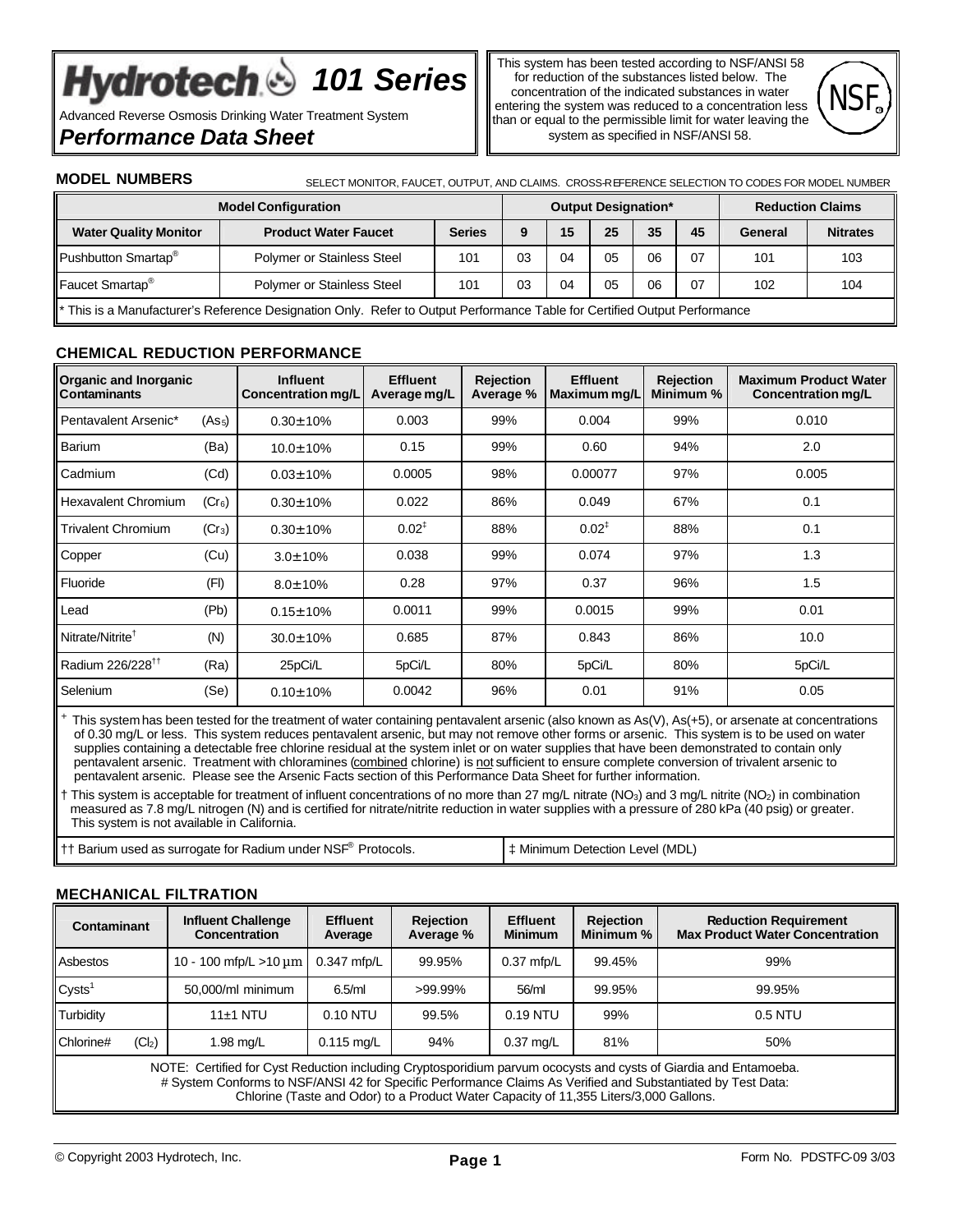#### **OUTPUT PERFORMANCE DATA**

|                 | System Conforms to NSF/ANSI 58 for Specific Performance Claims As Verified and Substantiated by Test Data           |                       |                  |                       |                  |                                         |                              |                           |
|-----------------|---------------------------------------------------------------------------------------------------------------------|-----------------------|------------------|-----------------------|------------------|-----------------------------------------|------------------------------|---------------------------|
|                 | <b>Total Dissolved Solids (TDS) Reduction</b>                                                                       |                       |                  |                       |                  |                                         |                              |                           |
| Model<br>Number | Influent Challenge<br>Concentration mg/L                                                                            | Effluent<br>Avg. mg/L | Reject<br>Avg. % | Effluent<br>Max. mg/L | Reject<br>Min. % | Max Product Water<br>Concentration mg/L | Production<br>Rate           | <b>Recovery</b><br>Rating |
| 10103           | 750±40                                                                                                              | 19                    | 98%              | 24                    | 97%              | 187                                     | 19 Liter/day (5 gal/day)     | 34%                       |
| 10104           | 750±40                                                                                                              | 51                    | 94%              | 74                    | 91%              | 187                                     | 27.6 Liter/day (7.3 gal/day) | 25%                       |
| 10105           | 750±40                                                                                                              | 22                    | 97%              | 28                    | 96%              | 187                                     | 28.3 Liter/day (7.5 gal/day) | 21%                       |
| 10106           | 750±40                                                                                                              | 32                    | 96%              | 44                    | 94%              | 187                                     | 34 Liter/day (9 gal/day)     | 24%                       |
| 10107           | 750±40                                                                                                              | 39                    | 95%              | 58                    | 93%              | 187                                     | 45 Liter/day (12 gal/day)    | 24%                       |
|                 | NOTE: System has been tested and shown to operate at its calculated recovery rating under standard test conditions. |                       |                  |                       |                  |                                         |                              |                           |

## **TEST SPECIFICATIONS**

| Influent Water Specifications                                                                  |                                       |                       |                                  |  |  |  |
|------------------------------------------------------------------------------------------------|---------------------------------------|-----------------------|----------------------------------|--|--|--|
| <b>Contaminants</b>                                                                            | <b>Chemical and Nitrate Reduction</b> | <b>TDS and Output</b> | <b>Mechanical Filtration</b>     |  |  |  |
| <b>TDS</b>                                                                                     | 750 mg/L                              | 757 mg/L              | 200 - 500 mg/L                   |  |  |  |
| <b>IPH</b>                                                                                     | 7.5                                   | 7.1                   | $7.0 - 8.0$                      |  |  |  |
| Turbidity                                                                                      | $<$ 1.0 NTU                           | $<$ 1.0 NTU           | <b>1.0 NTU</b>                   |  |  |  |
| Temperature                                                                                    | 25° C (77° F)                         | 25° C (77° F)         | $20^{\circ}$ C (68 $^{\circ}$ F) |  |  |  |
| Pressure                                                                                       | 345 kPa (50 psig)                     | 345 kPa (50 psig)     | 414 kPa (60 psig)                |  |  |  |
| NOTE: Testing was performed under standard laboratory conditions. Actual performance may vary. |                                       |                       |                                  |  |  |  |

# **CONDITIONS FOR SYSTEM USE MEMBRANE TYPE:** THIN FILM COMPOSITE

| Source Water Supply Profile |                                    | <b>Chemical Parameters</b>                        |                      |         |
|-----------------------------|------------------------------------|---------------------------------------------------|----------------------|---------|
| Community or Private        | Chlorinated or Non-Chlorinated     | Hardness                                          | (CaCo <sub>3</sub> ) | $<$ 350 |
| System Pressure             | 280 - 690 kPa (40 - 100 psig)      | Iron                                              | (Fe)                 | < 0.1   |
| Temperature                 | $4^{\circ}$ - 38° C (40° – 100° F) | Manganese                                         | (Mn)                 | < 0.05  |
| pH Range                    | $3.0 - 11.0$                       | Hydrogen Sulfide                                  | (H <sub>2</sub> S)   | 0.00    |
| Maximum TDS Level           | 2000 mg/L                          | Residual Chlorine                                 | (Cl <sub>2</sub> )   | 2.0     |
| <b>Turbidity</b>            | $< 1.0$ NTU*                       | * Nephelometric Turbidity Unit                    |                      |         |
| Maximum SDI**               | <4.0                               | ** Silt Density Index: Value stated in SDI units. |                      |         |

# **SMARTAP® WATER QUALITY MONITORS**

Our *patented* water quality monitor uses dual probe LOGIC PLUS MEMORY technology to accurately indicate membrane performance. A split-second power pulse compares the Total Dissolved Solids (TDS) level of the feed water to that of the product water. Then, by reversing the polarity of the electronic pulse, probes are cleaned and kept free of chemical plating. A nine-volt alkaline battery provides power to the monitor. To prolong battery life, the Faucet Monitor indicator lights self -extinguish after a few seconds even if water continues to be dispensed.

# **PUSHBUTTON SMARTAP®**

# **FAUCET SMARTAP®**

Pressing a test button located on the manifold cover activates the monitor. When button is pressed, and momentarily held down, the monitor instantly checks TDS levels and reports membrane status by illuminating either the green or yellow light located next to the test button.

Opening the product water faucet or extra point-of-use device activates the monitor. When the monitor is activated, it instantly checks TDS levels and reports membrane status by illuminating the green, yellow or orange light located at the faucet base or on the front of the faucet body.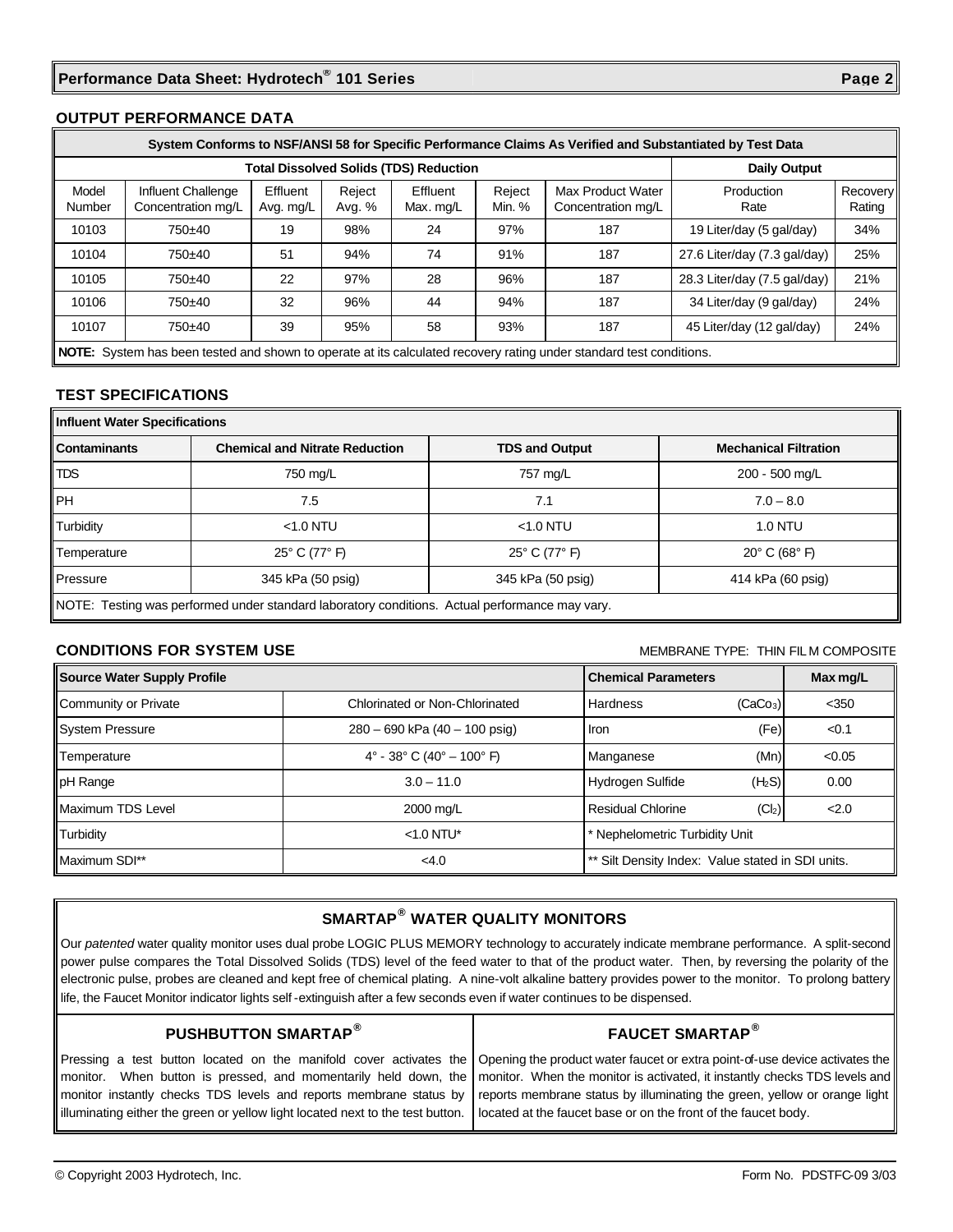#### **OPERATIONAL DESCRIPTIONS**

- a. Factory Specifications rated at water pressure of 414 kPa (60 psig), temperature of 25° C (77° F), >350 mg/L TDS.
- b. Actual Production/Flow Rates vary according to water temperature, pressure, TDS levels, membrane variations, and customer usage.
- c. This system cleans itself automatically by rinsing concentrates from the membrane.
- d. System performance may vary according to local water conditions. Contaminants listed in this Data Sheet are not necessarily in your water.
- e. Patented Fail Safe Flow Control Valve ensures that product water is never contaminated by reject water. If product water pressure exceeds specifications, the Control Valve relieves the excess pressure and prevents membrane damage.
- f. System has been tested and operates at the specified Recovery Rating under standard test conditions as specified in NSF/ANSI Standard 58. The Recovery Rating is a percentage measure of the amount of influent water which is delivered as permeate under open permeate discharge conditions.

#### **WE RECOMMEND YOUR WATER BE TESTED TO DETERMINE SYSTEM REQUIREMENTS**

This drinking water system is for use on potable water supplies only. Source water exceeding chemical parameters requires pretreatment. System can be used on disinfected water that may contain filterable cysts.

# **CAUTION**

## **DO NOT USE THIS SYSTEM WHERE WATER IS MICROBIOLOGICALLY UNSAFE OR WITH WATER OF UNKNOWN QUALITY WITHOUT ADEQUATE DISINFECTION BEFORE OR AFTER THE SYSTEM.**

#### **ARSENIC FACTS**

Arsenic (abbreviated As) is found naturally in some well water. Arsenic in water has no color, taste, or odor. The amount of arsenic in the water must be measured by laboratory test. Public water utilities must have their water tested for arsenic. You can get the results from your water utility.

If you have your own well, you can have the water tested by a certified laboratory. The local health department or state environmental health agency can provide a list of certified laboratories. Information about arsenic in water can be found on the internet at the U.S. Environmental Protection Agency (USEPA) website: www.epa.gov/safewater/arsenic.html.

There are two forms of arsenic: pentavalent arsenic (also called As(V), As(+5), and arsenate) and trivalent arsenic (also called As(III), As(+3), and arsenite). In well water, arsenic may be pentavalent, trivalent, or a combination of both. Special sampling procedures are required for a laboratory to determine what type and how much of each type of arsenic is in the water. Check with the laboratories in your area to see if they provide this service.

Reverse Osmosis (RO) water treatment systems are very effective at removing pentavalent arsenic from well water, but they ineffective in removing trivalent arsenic. A free chlorine residual will rapidly convert trivalent arsenic to pentavalent arsenic. Other water treatment chemicals, such as ozone and potassium permanganate, will also convert trivalent arsenic to pentavalent arsenic.

A combined chlorine residual (also called chloramines) may not convert all of the trivalent chlorine. If you get water from a public water utility, contact the utility to determine if free chlorine or combined chlorine is used in the water system.

The Hydrotech® 101 Series Water Treatment System is designed to remove pentavalent arsenic. It will not convert trivalent arsenic to pentavalent arsenic. The system was tested in a laboratory to determine its capability to remove pentavalent arsenic. Under laboratory conditions, the system reduced 0.30 mg/L (ppm) pentavalent arsenic to 0.010 mg/L (ppm) (the USEPA standard for drinking water) or less. System performance may be different at your installation. Have the treated water tested for arsenic to confirm that the system is operating properly.

The RO component of the Hydrotech<sup>®</sup> 101 Series Water Treatment System must be replaced in accordance with the Manufacturer's Routine Maintenance Requirements (see table below) to ensure that the system will continue to remove pentavalent arsenic. The RO components are identified in this Performance Data Sheet (Parts Information) and in the Owner's Guide (Exploded Schematic and Parts List).

## **MAINTENANCE AND WARRANTY INFORMATION**

REFER TO OWNER'S GUIDE FOR DETAILED INFORMATION, MAINTENANCE, AND WARRANTY INFORMATION

| Routine Maintenance Requirements                                                                                                                                                                                            | Hydrotech <sup>®</sup> Warranty                                                                  |  |  |  |
|-----------------------------------------------------------------------------------------------------------------------------------------------------------------------------------------------------------------------------|--------------------------------------------------------------------------------------------------|--|--|--|
| Replace filters every 6 to 12 months.<br>Replace membrane as required based on periodic TDS rejection tests and Smartap Monitor <sup>®</sup> indication.<br>Maximum recommended service life for the membrane is 36 months. | System: 2 years limited<br>Membrane: 12 months prorated<br>Smartap <sup>®</sup> Monitor: 5 years |  |  |  |
| This such a contribution contracted to change a consequente that and subject the afficiency of the contract. These consequents that the unique setting of the                                                               |                                                                                                  |  |  |  |

This system contains replaceable treatment components that are critical to the efficiency of the system. These components, by the very nature of the processes involved, have a finite life span. Replacement of the reverse osmosis component should be with

one of identical specifications, as defined by Hydrotech®, to assure the same efficiency and contaminant reduction.

We strongly recommend that the system user test the product water at regular intervals (six months minimum) to ensure the system is operating satisfactorily. The test is performed using the Smartap® Water Quality Monitor. Compliance with operational, maintenance, and component replacement requirements is essential for this drinking water system to perform as specified.